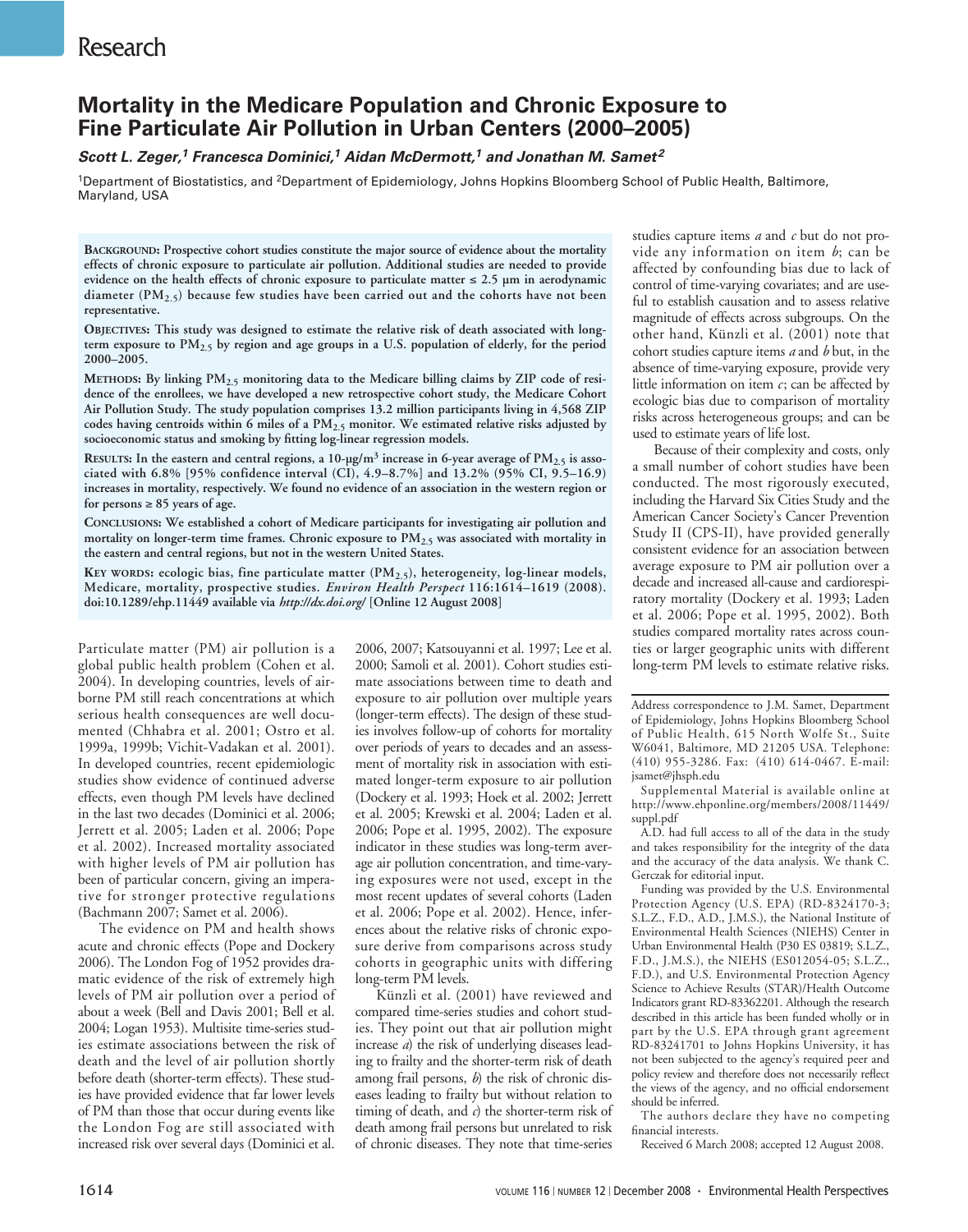The results of these studies, rather than of the time-series studies, have been used to quantify the risks of PM exposure for consideration of alternative values for the U.S. National Ambient Air Quality Standard for PM [U.S. Environmental Protection Agency (EPA) 2003]. These results have also been used to estimate the global burden of disease attributable to air pollution (Cohen et al. 2005).

Additional cohort studies are needed to confirm associations between multiyear average exposure to PM and mortality, to broaden the populations studied, to reduce the degree of geographic averaging of the exposure measure—a source of ecologic bias—and to refine the estimates by regions, age, and socioeconomic status (SES) categories across which PM exposures may vary. Toward this end, we have used data from the U.S. Medicare system, which covers nearly all persons  $\geq 65$ years of age in the United States. We linked Medicare mortality data to the PM<sub>2.5</sub> (PM  $\leq$ 2.5 µm in aerodynamic diameter) air pollution monitoring data to create a new retrospective cohort study, the Medicare Cohort Air Pollution Study (MCAPS), a study population of 13.2 million persons residing in 4,568 ZIP codes in urban areas having geographic centroids within 6 miles of a  $\overline{PM}_{2.5}$ monitor. We have previously described this general approach and the comparability of risk estimates based on MCAPS with estimates from the Harvard Six Cities Study and CPS-II (Eftim et al. 2008). In this article, we report on the relationship between 6-year average exposure to  $PM_{2.5}$  and mortality risk in the MCAPS over the period 2000–2005. Our objective is to provide new evidence about the relative risk of death associated with chronic exposure to urban  $PM<sub>2.5</sub>$  by region and age-defined subgroups.

## **Materials and Methods**

MCAPS is a retrospective study of a cohort of 13.2 million persons ≥ 65 years of age enrolled in the U.S. Medicare system during the 6-year period 2000–2005. To create the cohort, we used the Medicare enrollment file for the study period, which provides a listing of all Medicare enrollees, along with demographic information (age, race, and sex) and ZIP code of residence. New participants enter each year as they enroll in Medicare, making this a "dynamic cohort."

More specifically, the cohort consists of all those  $\ge 65$  years of age who enrolled in Medicare between 2000 and 2005 with ZIP code centroids within 6 miles of a U.S. EPA PM<sub>2.5</sub> monitoring station. Although the Social Security Administration maintains the addresses of those enrolled in Medicare, the Center for Medicaid and Medicare (CMS) provides an annual report of Medicare enrollees by ZIP code (often referred to as the enrollee file). Medicare enrollees enter the cohort on reaching their 65th birthday or on 1 January 1999 should they be  $\geq 65$  on that date. A small number of individuals enroll in Medicare the year after their 65th birthday, and those individuals enter the cohort on January 1 of the year of their enrollment. Individuals contribute time to the cohort until they die or are otherwise censored. Censorship occurs when individuals move to a ZIP code > 6 miles from a U.S. EPA  $PM<sub>2.5</sub>$ monitoring station or are no longer reported in the enrollee file. We calculated age-specific mortality rates as the total number of deaths occurring within an age group and ZIP code divided by the total person-years contributed by that age group and ZIP code.

We obtained the date of death from the CMS. The date of death is provided to CMS



Figure 1. Map of spatially smoothed averages of PM<sub>2.5</sub> during the study period 2000–2005. The map also indicates 4,568 ZIP code centroid locations (black circles) and western, central, and eastern U.S. regions.

by the Social Security Administration, rather than by the National Center for Health Statistics (NCHS), which maintains the national death certificate system. To validate the mortality data from the CMS, we compared annual age- and sex-adjusted mortality rates from the CMS with the corresponding rates calculated from NCHS data for the 250 largest counties for the year 2000. The correlation coefficient was 0.998, indicating a high level of agreement between the two sources of mortality data aggregated to the county level—the finest partition available from the NCHS—for the 1-year period.

For this article, the outcome measure is the 6-year (2000–2005) mortality rate for persons residing within each of 4,568 ZIP codes for each of three age strata: 65–74, 75–84, and ≥ 85 years of age.

We obtained the  $PM_{2.5}$  data from the U.S. EPA's AirData database (http://www.epa.gov/ oar/data/), which included 1,006 monitors for the period 2000–2005. We calculated mean annual  $PM<sub>2.5</sub>$  values for the study period for all 4,568 ZIP codes with centroids within 6 miles of a monitor with > 10 months of data per year. If three or more observations were available for a month, we considered this amount of data sufficient because PM concentration was measured every sixth day at many locations. Because the focus of this study was to estimate the effect of long-term exposure to PM<sub>2.5</sub>, we used a ZIP code 6-year average of  $PM_{2.5}$  as a measure of the long-term exposure to PM  $_2$ 5 for an individual living within a ZIP code both during the 6 years of follow-up and for some time before cohort enrollment. We omitted the 1999 PM<sub>2.5</sub> data because this was the initial year of the U.S. EPA monitoring program and coverage was limited.

An advantage of MCAPS is that it comprises persons  $≥ 65$  years of age from nearly all of the major urban ZIP codes in the United States, and large numbers of deaths are reported within each age stratum and region. We have therefore estimated the age- and region-specific relative risks of chronic PM<sub>2.5</sub> exposure for *a*) the eastern region of the United States, with 2,938 ZIP codes in 421 counties; *b*) the central region, with 990 ZIP codes within 185 counties located between the Mississippi River and the Sierra Nevada range; and *c*) the western United States, with 640 ZIP codes within 62 counties extending from Washington State to Southern California. Figure 1 shows the location of the 4,568 ZIP code centroids, the three geographic regions, and the spatially smoothed levels of the 6-year average  $PM_{2.5}$ . These spatially smoothed PM<sub>2.5</sub> levels should be interpreted with caution because of the sparseness of monitors in some areas.

We conducted the analyses separately within each of these three geographic regions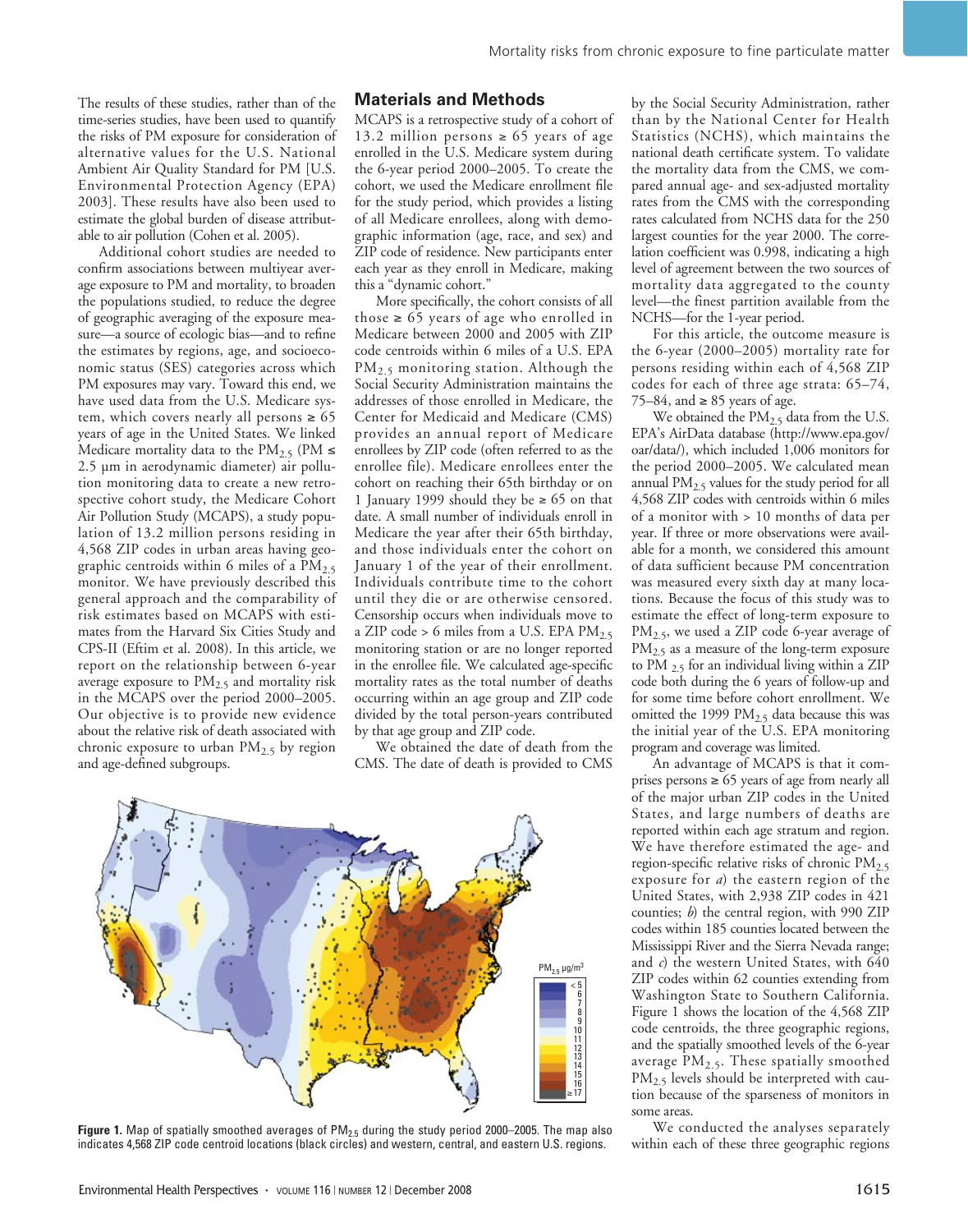and for three distinct age strata: 65–74, 75–84, and  $\geq 85$  years of age. We also stratified initial analyses by sex and by the ZIP codes that were above and below the national median for education and income variables. Because the estimated effects for men and women and for high- and low-SES subgroups were very similar, we did not stratify the analyses reported here by sex or SES. The results of these stratified analyses are available in the Supplemental Material, Table 1 (online at http://www.ehponline.org/members/2008/ 11449/suppl.pdf).

In estimating the effect on mortality of PM or other air pollutants, previous cohort studies and this new study rely entirely on cross-sectional comparisons of covariateadjusted mortality rates across geographic locations with different PM levels, because PM is not time varying in the analyses. Previous studies have accounted for potential confounding by *a*) individual-level lifestyle factors, including age and smoking, and *b*) area-level characteristics such as countylevel SES. The MCAPS provides individuallevel age, sex, and race data but not data on lifestyle factors. To account for SES at the ZIP code level, we used age-specific SES variables from the 2000 U.S. Census. After preliminary analysis, we selected five SES variables at the ZIP code level from the U.S. Census Bureau's Summary File 3. We restricted the analysis to those enrollees who report ZIP codes to CMS that correspond to ZIP code tabulation areas recognized by the U.S. Census Bureau. We selected two education variables, percentage of the population with a high school diploma and the percentage with a higher education degree, along with two household income measures, percentage of households living below the poverty level and median household income, as well as percentage unemployed. To create a univariate measure of SES by which to stratify the analysis, we averaged the ranks of the five SES variables for each county.

Previous cohort studies have found little effect of adjusting for self-reported smoking status (Krewski et al. 2000). Area-level differences in cigarette smoking, however, could potentially confound the association between  $PM_{2.5}$  and mortality. Because the MCAPS data have neither individual- nor area-level smoking information, we used data from the NCHS to calculate the standardized mortality ratio (SMR) for chronic obstructive pulmonary disease (COPD) for the period 1993–2002, adjusted for age, race, and sex for each county. Because the vast majority of deaths from COPD in the United States are attributable to smoking (U.S. Department of Health and Human Services 2004), we used the SMR for COPD as a surrogate indicator

**Table 1.** Numbers of ZIP codes, counties, monitoring sites, Medicare enrollees, person-years of follow-up, deaths, and crude death rates stratified by region and age group for MCAPS.

|                                              | U.S. region |         |         |       |
|----------------------------------------------|-------------|---------|---------|-------|
| Characteristic                               | Eastern     | Central | Western | All   |
| ZIP codes                                    | 2,938       | 990     | 640     | 4,568 |
| Counties                                     | 421         | 185     | 62      | 668   |
| Monitoring sites                             | 613         | 280     | 119     | 1,006 |
| Persons (millions)                           | 12.5        | 3.7     | 3.1     | 19.1  |
| $65 - 74$ years                              | 7.7         | 2.3     | 1.9     | 11.9  |
| 75-84 years                                  | 5.9         | 1.7     | 1.4     | 8.9   |
| $\geq 85$ years                              | 2.4         | 0.7     | 0.6     | 3.6   |
| Person-years (millions)                      | 61.1        | 17.2    | 14.4    | 92.6  |
| $65 - 74$ years                              | 30.2        | 8.8     | 7.3     | 46.3  |
| 75-84 years                                  | 22.6        | 6.2     | 5.3     | 34.1  |
| $\geq 85$ years                              | 8.2         | 2.2     | 1.9     | 12.3  |
| Deaths (millions)                            | 3.26        | 0.91    | 0.70    | 4.88  |
| $65 - 74$ years                              | 0.77        | 0.22    | 0.16    | 1.66  |
| 75-84 years                                  | 1.31        | 0.36    | 0.28    | 1.95  |
| $\geq 85$ years                              | 1.18        | 0.33    | 0.26    | 1.77  |
| Crude death rate (deaths/1,000 person-years) | 53.4        | 53.1    | 48.8    | 52.6  |
| $65 - 74$ years                              | 25.6        | 25.3    | 22.4    | 25.0  |
| 75-84 years                                  | 57.8        | 58.7    | 53.3    | 57.2  |
| $\geq 85$ years                              | 143.6       | 148.9   | 139.1   | 143.9 |

**Table 2.** Median (interquartile range) ZIP code–level SES values, median county-level COPD SMR, and median ZIP code–level  $PM<sub>2.5</sub>$ , by region in MCAPS.

|                                 | U.S. region         |                    |                     |                   |
|---------------------------------|---------------------|--------------------|---------------------|-------------------|
| Characteristic                  | Eastern             | Central            | Western             | All               |
| Percent with high school degree | $50.0(41.8 - 56.0)$ | 49.6 (42.1-56.1)   | 44.4 (37.0-51.3)    | 49.3 (40.8-55.6)  |
| Percent with higher degree      | 28.0 (19.7-41.9)    | 29.2 (18.2-43.9)   | $31.4(21.0 - 44.7)$ | 28.7 (19.5-43.0)  |
| Percent in poverty              | $10.1 (5.5 - 18.5)$ | $12.4(6.9 - 20.6)$ | $12.0(7.0-19.3)$    | $10.9(6.0-19.2)$  |
| Percent unemployment            | $5.1(3.5 - 8.3)$    | $5.3(3.6 - 8.2)$   | $6.4(4.5 - 8.9)$    | $5.3(3.6 - 8.4)$  |
| Median income (thousands US\$)  | 40.6 (31.6-52.6)    | 37.2 (29.8-48.2)   | 43.9 (35.0-56.4)    | 40.4 (31.5-52.3)  |
| COPD SMR                        | 94.0 (84.0-108.7)   | 109.2 (95.2-101.9) | 101.9 (100.5-115.0) | 99.6 (88.6-113.3) |
| $PM_2 = (\mu q/m^3)$            | 14.0 (12.3-15.3)    | $10.7(9.8 - 12.2)$ | 13.1 (10.4-18.5)    | 13.2 (11.1-14.9)  |

of the long-term smoking pattern of its residents. We included the county-level COPD SMR in the regression model, assigning the county value to all ZIP codes within a county.

For exposure, reliance on ZIP code–level rather than county-level PM concentration is a strength, but person-level covariate information is unavailable. To assess the potential consequences of imperfect control for confounding variables, we estimated the main models with three levels of adjustment: no control for ZIP code–level confounders, control for ZIP code–level SES variables, and control for ZIP code–level SES and countylevel COPD SMRs.

Within each age stratum, we estimated the following log-linear regression models (McCullagh and Nelder 1989):

$$
\log E(Y_i) = \log N_i + \beta_0 + \beta_{PM} Z_i + \beta_X X_i, \quad [1]
$$

where  $Y_i$ ,  $N_i$ ,  $Z_i$ , and  $X_i$  are the number of deaths, number of person-years at risk, PM<sub>2.5</sub>, and SES and COPD SMR for ZIP code *i*. The parameter  $\beta_{PM}$  denotes the log relative risk of mortality associated with a  $1-\mu g/m^3$ difference in average  $PM_{2.5}$  comparing ZIP codes that are otherwise similar with respect to SES and COPD SMR.

We report results for each region by age stratum and aggregated over the three age groups. To obtain the aggregated value, we fit a single log-linear regression with a common PM effect across the strata. We use generalized estimating equations (Diggle et al. 2002) to account for the correlation among age groups from the same ZIP code.

We carried out all analyses with the statistical programs R (R Development Core Team, Vienna, Austria) and SAS (version 9.1; SAS Institute Inc., Cary, NC). Programs are available from the authors.

## **Results**

Table 1 presents the total number of ZIP codes, PM<sub>2.5</sub> monitors, study population, person-years of follow-up, number of deaths, and crude death rates for the eastern, central, and western regions. The study population comprises 19.1 million persons followed for a total of 92.6 million person-years or an average of 4.8 years per person. An individual can contribute person-time to two age categories, so the age-specific numbers of people do not add to the total size of the population. There were 4.88 million deaths, for a crude mortality rate of 52.6 deaths per 1,000 person-years. The crude mortality in the western region was lower by roughly 4 deaths per 1,000 personyears compared with the other two regions, reflecting its younger population.

Table 2 presents the median and interquartile range of the ZIP code values of average  $PM_{2.5}$  for 2000–2005, five SES variables,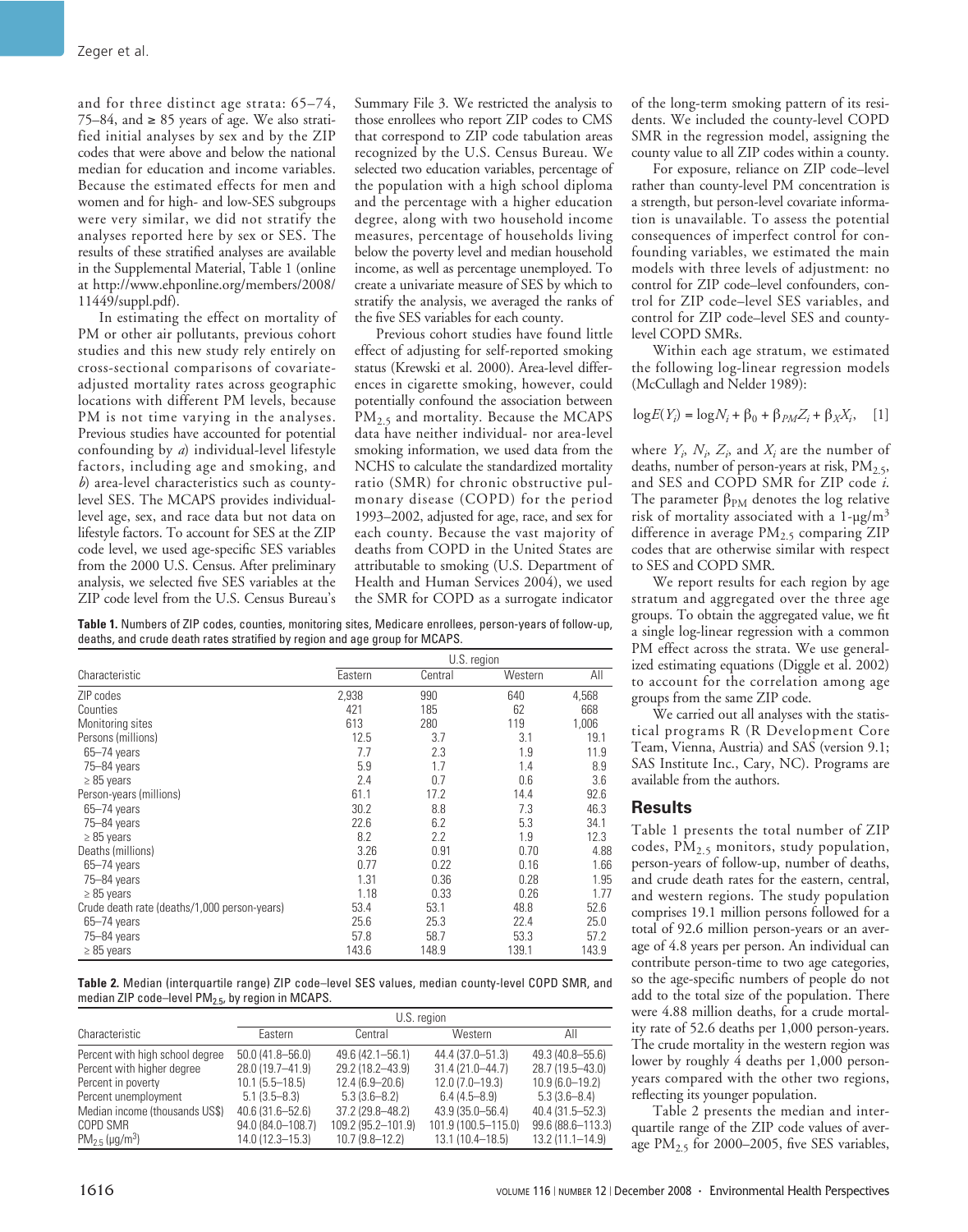and COPD SMRs by region. A scatterplot matrix [see Supplemental Material, Figure 1 (online at http://www.ehponline.org/members/ 2008/11449/suppl.pdf)] provides an *X–Y* graph for each variable against each other variable. The proportions have been transformed to the log odds (logit) scale  $\{\log[p/(1-p)]\}$  to allow them to range over the whole real line rather than in (0,1); we show SES variables on a log scale to linearize their associations with mortality and to reduce the impact of a few ZIP codes with larger average incomes. The bottom row of Table 2 shows the pattern of pairwise associations between the logit of mortality and each of the covariates or  $PM<sub>2.5</sub>$ . As expected, mortality has a strong negative association with each of the SES variables and a positive association with COPD SMRs.

Table 3 presents the estimated relative risks stratified by region. The MCAPS data provide evidence of an association between long-term exposure to  $PM<sub>2.5</sub>$  and mortality in the eastern and central regions. For the eastern ZIP codes, we found that a ZIP code with 10  $\mu$ g/m<sup>3</sup> higher long-term average of PM<sub>2.5</sub> compared with another ZIP code with comparable age distribution, SES, and COPD SMR has a 6.8% higher mortality [95% confidence interval (CI), 4.9–8.7]. For the central ZIP codes, a  $10$ -µg/m<sup>3</sup> increase in the longterm average of  $PM_{2.5}$  is associated with a 13.2% increase in mortality (95% CI, 9.5–16.9). For the ZIP codes in the western region, the association between  $PM_{2.5}$  and mortality does not achieve statistical significance. In the eastern region, adjustment for SES and COPD SMR substantially attenuates the association from 15.5% down to 6.8% per  $10 \mu g/m^3$  increase.

Table 4 presents the estimated regionspecific log relative risks of death for each of the three age groups. In the western region, there is no evidence of an association for any of the three age groups. In the eastern and central regions, the largest effect is for the youngest group, 65- to 74-year-olds (11.4% and 20.4% per 10-µg/m<sup>3</sup> increase, respectively). The effects are smaller for the 75- to 84-year-olds and close to 0 for the oldest group, those  $\geq 85$  years of age. Hence, there is no evidence of a PM effect for persons ≥ 85 years of age in any of the three regions.

We verified the sensitivity of the inferences to the specific choice of model used to control for SES and COPD mortality rate, and the results are qualitatively robust, as shown in Table 3. We also conducted analyses stratified by sex and by ZIP codes above and below the national median for education and income variables. We found that the estimated effects for men and women and for high- and low-SES subgroups were very similar. We report the results of these analyses in the Supplemental Material, Table 1 (online at

http://www.ehponline.org/members/ 2008/11449/suppl.pdf).

#### **Discussion**

In this article we present results from MCAPS, the largest study of potential health effects of chronic exposure to air pollution on morbidity and mortality to date, with 4.88 million deaths during more than 92 million person-years of follow-up. In comparison, a total of 20,765 deaths in the subcohort of the American Cancer Society (Krewski et al. 2000) were included in the analyses of air pollution and mortality, less than one-tenth the number in our study. However, CPS-II had an extensive set of individual-level risk factors. Given the availability of 1,006 air pollution monitors and mortality data from 4,568 ZIP codes within 668 urban counties, we have stratified the analyses geographically, choosing strata that broadly reflected differing source mixes and background disease patterns. This stratification also controls for potential confounders that vary on broad geographic scales.

Our estimated associations between longterm exposure to  $PM<sub>2.5</sub>$  and mortality for the eastern and central ZIP codes give results qualitatively similar to those previously published from the Six Cities Study (Dockery et al. 1993) and CPS-II (Pope et al. 2002). We previously reported the comparability of MCAPS estimates to estimates from these studies, with the MCAPS cohort restricted to the 110 and the 6 counties corresponding to the 50 metropolitan areas and the 6 counties included in CPS-II and the Six Cities Study, respectively (Eftim et al. 2008). The MCAPS relative risk estimates, based on the 4,568 ZIP codes, are  $11.4\%$  and  $20.4\%$  per  $10$ -µg/m<sup>3</sup> increase in the eastern and central regions (95% CI, 8.8–14.1% and 15.0–25.8%, respectively) for the youngest age group, compared with the Six Cities Study and CPS-II values of 15.3% and 12.4%, respectively. Although the MCAPS data lack individuallevel risk factor information, the MCAPS results were not qualitatively changed with inclusion of ZIP code–level or county-level SES indicators and the COPD SMR in the log-linear regression model (Tables 3 and 4). The size of the positive estimates does change with control for SES and COPD SMRs in the eastern region.

In MCAPS, we found compelling evidence of differing PM relative risks by age and geographic location. MCAPS estimates of the PM relative risk decline with increasing age category (Table 4), with no evidence of an association among persons  $\geq 85$  years of age. This decline may reflect the many competing causes of death for which the hazard of death increases with age. If only a subset of the competing causes is influenced by exposure to PM, then the PM-associated relative risk will reduce with age.

The MCAPS results indicate that the estimated positive association between  $PM_{2,5}$ concentration and mortality derives entirely from the eastern and central United States. A provocative finding is that the MCAPS data show no evidence of a positive association between ZIP code–level  $PM_{2.5}$  and mortality rates for the 640 urban ZIP codes in the western region. This lack of association is largely because the Los Angeles basin counties (California) have higher PM levels than other

**Table 3.** Percentage increase (95% CI) in mortality rate per 10-μg/m<sup>3</sup> increase in PM<sub>2.5</sub> from the log-linear regression model and stratified by three regions, and relative risks for three levels of adjustment for demographic and socioeconomic variables.

|                    | U.S. region                      |                                |                                |  |
|--------------------|----------------------------------|--------------------------------|--------------------------------|--|
| Adjustment         | Eastern ( $n = 2,938$ ZIP codes) | Central ( $n = 990$ ZIP codes) | Western ( $n = 640$ ZIP codes) |  |
| Age                | 15.5 (13.0 to 18.0)              | 17.8 (13.3 to 22.2)            | $0.3(-1.9 \text{ to } 2.5)$    |  |
| Age + SES          | $10.5(8.4 \text{ to } 12.5)$     | $8.9(5.2 \text{ to } 12.5)$    | $-0.3$ (-2.2 to 1.6)           |  |
| $Age + SES + COPD$ | $6.8(4.9 \text{ to } 8.7)$       | 13.2 (9.5 to 16.9)             | $-1.1$ (-3.0 to 0.8)           |  |

| <b>Table 4.</b> Percentage increase (95% CI) in mortality rate per 10-µg/m <sup>3</sup> increase in PM <sub>2.5</sub> from log-linear regres- |
|-----------------------------------------------------------------------------------------------------------------------------------------------|
| sion using MCAPS regional data adjusting for three levels of demographic and socioeconomic variables.                                         |

|                                        | Age group (years)                                                       |                                                                             |                                                                       |                                                                               |
|----------------------------------------|-------------------------------------------------------------------------|-----------------------------------------------------------------------------|-----------------------------------------------------------------------|-------------------------------------------------------------------------------|
| U.S. region/adjustment                 | All                                                                     | $65 - 74$                                                                   | $75 - 84$                                                             | $\geq 85$                                                                     |
| Eastern                                |                                                                         |                                                                             |                                                                       |                                                                               |
| Age<br>Age + SES<br>Age + SES + COPD   | 15.5 (13.0 to 18.0)<br>10.5 (8.4 to 12.5)<br>6.8 (4.9 to 8.7)           | 31.1 (26.8 to 35.5)<br>17.3 (14.6 to 20.0)<br>11.4 (8.8 to 14.1)            | 17.6 (14.9 to 20.4)<br>12.4 (10.1 to 14.6)<br>8.9 (6.8 to 11.0)       | $-1.4$ ( $-3.5$ to 0.8)<br>$1.4 (-0.7)$ to 3.5)<br>$1.7$ (-0.3 to 3.7)        |
| Central                                |                                                                         |                                                                             |                                                                       |                                                                               |
| Age<br>Age + SES<br>Age + SES + COPD   | 17.8 (13.3 to 22.2)<br>8.9 (5.2 to 12.5)<br>13.2 (9.5 to 16.9)          | 39.0 (29.7 to 48.2)<br>16.5 (10.9 to 22.1)<br>20.4 (15.0 to 25.8)           | 17.5 (12.7 to 22.2)<br>8.8 (4.6 to 13.0)<br>12.0 (7.6 to 16.4)        | $-2.1$ ( $-5.9$ to 1.6)<br>$-0.7$ ( $-4.2$ to 2.8)<br>$-0.3$ ( $-4.0$ to 3.3) |
| Western                                |                                                                         |                                                                             |                                                                       |                                                                               |
| Age<br>$Age + SES$<br>Age + SES + COPD | $0.3$ (-1.9 to 2.5)<br>$-0.3$ $(-2.2$ to 1.6)<br>$-1.1$ $(-3.0$ to 0.8) | $6.0(2.3)$ to $9.6$ )<br>$-2.1$ ( $-5.0$ to 0.8)<br>$-1.5$ ( $-4.2$ to 1.1) | $0.4 (-2.0 to 2.7)$<br>$0.3$ (-1.8 to 2.5)<br>$-0.2$ ( $-2.2$ to 1.9) | $-5.2$ ( $-7.2$ to 3.2)<br>$0.9$ (-0.8 to 2.7)<br>$-0.5$ ( $-2.5$ to 1.5)     |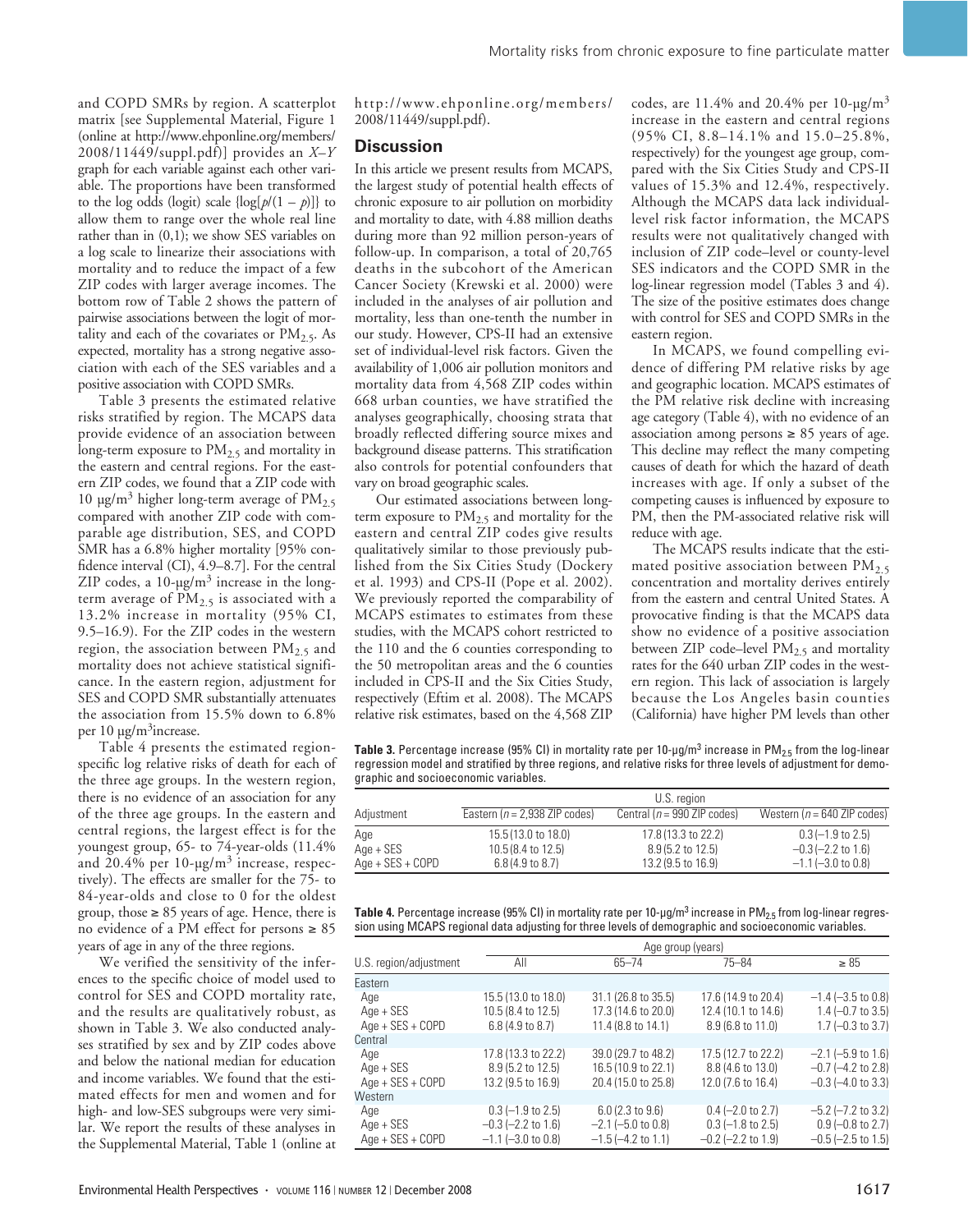West Coast urban centers, but not higher adjusted mortality rates.

Recent multisite time-series studies of the same Medicare data also suggest that the effects of airborne PM vary by region and season. In a study of cause-specific cardiovascular and respiratory hospital admissions and daily PM<sub>2.5</sub> levels in Medicare enrollees, Dominici et al. (2006) found strong regional patterns of effect across the 204 U.S. counties included during the period 1999–2002. Effect estimates for most of the cardiovascular causes were statistically significant in the eastern United States, but not in the western United States. These results were confirmed by a recent study (Bell ML et al., in press) that covered the period 2000–2005.

Previous studies of the mortality effects of chronic PM exposure or surrogates for populations in the western region have reported a range of relative risks. Most recently, Jerrett et al. (2005) investigated the PM–mortality association in a subset of the CPS-II cohort living in Los Angeles. They estimated an 11% increase in mortality per 10-µg/m<sup>3</sup> increase PM<sub>2.5</sub> (95% CI,  $-1\%$  to 25%), using a chronic PM exposure interpolated with a statistical model of measured PM, traffic patterns, and proximity to freeways. Abbey et al. (1999) reported a follow-up analysis of data from the Adventist Health Study (Hodgkin et al. 1984) of > 6,000 nonsmoking residents of three air basins in California—San Francisco, Los Angeles, and San Diego enrolled in 1977. They found a nonsignificant increase in all-cause deaths of roughly 5% per 10-µg/m<sup>3</sup> increase  $PM_{10}$  (PM with aerodynamic diameter < 10 µm) in males and no effect in females. They reported a statistically significant association in respiratory deaths with the fraction of days > 100  $\mu$ g/m<sup>3</sup> PM<sub>10</sub> for both sexes. Enstrom (2005) tracked mortality from 1973 through 2002 in about 50,000 California participants in the first national cohort study carried out by the American Cancer Society. Using PM<sub>2.5</sub> data for 11 counties in 1979–1983, he found no association across the full follow-up period and evidence of a small effect during the first decade of follow-up. Misclassification arising from the limited exposure data available may have biased this study toward the null.

Regional differences in effect estimates may be related to heterogeneity in the PM mixture. For example, higher  $PM<sub>2.5</sub>$  sulfate levels are observed in the eastern United States and higher  $PM_{2.5}$  nitrate in the western United States. A recent analysis of the chemical composition of  $PM<sub>2.5</sub>$  from 2000 to 2005 characterized seasonal and regional variation for > 50 chemical components (Bell et al. 2007); several other studies have investigated the chemical composition of PM in specific regions of the United States (Ostro et al., in

press; Shen et al. 2007; Subramanian et al. 2007; Vega et al. 2007; Viana et al. 2008).

The relative risks estimated in this study might be affected by ecologic bias due to using aggregate rather than individual-level air pollution exposure and confounding factors. We estimate long-term exposure by taking averages of  $PM<sub>2.5</sub>$  concentrations during the study period 2000–2005 for each of the 1,006 monitors. We then assign this monitorspecific long-term average to the ZIP code of residence of each enrollees with a centroid located within 6 miles from the monitor. Bias in a cross-sectional study such as this one can occur if the difference between average personal PM exposure in a ZIP code and the average ambient value used in this study covaries with PM levels across the region after adjusting for SES and COPD SMRs. By including only ZIP codes whose centroids were within 6 miles of a monitor as the units of analysis, we used exposure values that are, on average, geographically closer to residences and thus reduced the potential for this type of ecologic bias.

In a few cohort studies, exposures have been estimated at the individual level using models and residence location (Hoek et al. 2002; Jerrett et al. 2005). This approach can assign person-specific estimates of exposure, potentially reducing the effects of exposure measurement error, depending upon the accuracy and precision of the exposure model. No cohort studies have measured personal exposure directly because this is not feasible with current technologies.

For MCAPS, the covariate information about SES was available only at the ZIP code level. Smoking data were represented by the COPD SMR for the county of residence, because the direct data on prevalence were unavailable. With the data reported here, we cannot directly evaluate the potential for ecologic bias from these terms. However, Krewski et al. (2000) have done so for CPS-II and the Six Cities Study by comparing relative risks with and without controlling for individuallevel characteristics, including smoking, exercise, education, and occupational exposures. They found little change in the PM relative risk with adjustment, suggesting that ecologic bias is negligible for those personal characteristics measured in these two cohort studies.

Despite these methodologic complexities, we have shown that a cohort can be established using Medicare participants and routine monitoring data for investigating air pollution and mortality on longer-term time frames. In our initial analyses of the MCAPS data, we confirmed the association between  $PM<sub>2.5</sub>$  and mortality found in other studies but we found substantial and unexplained geographic heterogeneity in the effect of PM<sub>2.5</sub> across the United States.

#### **REFERENCES**

- Abbey DE, Nishino N, McDonnell WF, Burchette RJ, Knutsen SF, Lawrence BW, et al. 1999. Long-term inhalable particles and other air pollutants related to mortality in nonsmokers. Am J Respir Crit Care Med 159:373–382.
- Bachmann J. 2007. Will the circle be unbroken: a history of the U.S. National Ambient Air Quality Standards. J Air Waste Manag Assoc 57:652–697.
- Bell ML, Davis DL. 2001. Reassessment of the lethal London fog of 1952: novel indicators of acute and chronic consequences of acute exposure to air pollution. Environ Health Perspect 109(suppl 3):389–394.
- Bell ML, Davis DL, Fletcher T. 2004. A retrospective assessment of mortality from the London smog episode of 1952: the role of influenza and pollution. Environ Health Perspect 112:6–8.
- Bell ML, Dominici F, Ebisu K, Zeger SL, Samet JM. 2007. Spatial and temporal variation in  $PM_{2.5}$  chemical composition in the United States for health effects studies. Environ Health Perspect 115:989–995.
- Bell ML, Ebisu K, Peng RD, Walker J, Samet JM, Zeger SL, et al. In press. Seasonal and regional short-term effects of fine particles on hospital admissions in 202 U.S. counties, 1999–2005. Am J Epidemiol.
- Chhabra SK, Chhabra P, Rajpal S, Gupta RK. 2001. Ambient air pollution and chronic respiratory morbidity in Delhi. Arch Environ Health 56:58–64.
- Cohen AJ, Anderson HR, Ostro B, Pandey KD, Krzyzanowski M, Künzli N, et al. 2004. Urban air pollution. In: Comparative Quantification of Health Risks. Global and Regional Burden of Disease Attributable to Selected Major Risk Factors (Ezzati M, Lopez AD, Rodgers A, Murray CJ, eds). Geneva:World Health Organization, 1353–1434.
- Cohen AJ, Ross AH, Ostro B, Pandey KD, Krzyzanowski M, Künzli N, et al. 2005. The global burden of disease due to outdoor air pollution. J Toxicol Environ Health A 68:1301–1307.
- Diggle P, Heagerty P, Liang KY, Zeger SL. 2002. Analysis of Longitudinal Data. 2nd ed. Oxford, UK:Oxford University Press.
- Dockery DW, Pope CA III, Xu X, Spengler JD, Ware JH, Fay ME, et al. 1993. An association between air pollution and mortality in six U.S. cities. N Engl J Med 329:1753–1759.
- Dominici F, Peng RD, Bell ML, Pham L, McDermott A, Zeger SL, et al. 2006. Fine particulate air pollution and hospital admission for cardiovascular and respiratory diseases. JAMA 295:1127–1134.
- Dominici F, Peng RD, Zeger SL, White RH, Samet JM. 2007. Particulate air pollution and mortality in the United States: did the risks change from 1987 to 2000? Am J Epidemiol 166:880–888.
- Eftim SE, Samet JM, Janes H, McDermott A, Dominici F. 2008. Fine particulate matter and mortality: a comparison of the Six Cities and American Cancer Society cohorts with a Medicare cohort. Epidemiology 19:209–216.
- Enstrom JE. 2005. Fine particulate air pollution and total mortality among elderly Californians, 1973–2002. Inhal Toxicol 17:803–816.
- Hodgkin JE, Abbey DE, Euler GL, Magie AR. 1984. COPD prevalence in nonsmokers in high and low photochemical air pollution areas. Chest 86:830–838.
- Hoek G, Brunekreef B, Goldbohm S, Fischer P, van den Brandt PA. 2002. Association between mortality and indicators of traffic-related air pollution in the Netherlands: a cohort study. Lancet 360:1203–1209.
- Jerrett M, Burnett RT, Ma R, Pope CA III, Krewski D, Newbold KB, et al. 2005. Spatial analysis of air pollution and mortality in Los Angeles. Epidemiology 16:727–736.
- Katsouyanni K, Touloumi G, Spix C, Schwartz J, Balducci F, Medina S, et al. 1997. Short-term effects of ambient sulphur dioxide and particulate matter on mortality in 12 European cities: results from the APHEA project. Br Med J 314:1658–1663.
- Krewski D, Burnett RT, Goldberg MS, Hoover K, Siemiatycki J, Abrahamowicz M, et al. 2000. Reanalysis of the Harvard Six Cities Study and the American Cancer Society Study of Particulate Air Pollution and Mortality. Investigators' Reports Parts I and II. Cambridge, MA:Health Effects Institute.
- Krewski D, Burnett RT, Goldberg MS, Hoover K, Siemiatycki J, Abrahamowicz M, et al. 2004. Validation of the Harvard Six Cities Study of particulate air pollution and mortality. N Engl J Med 350:198–199.